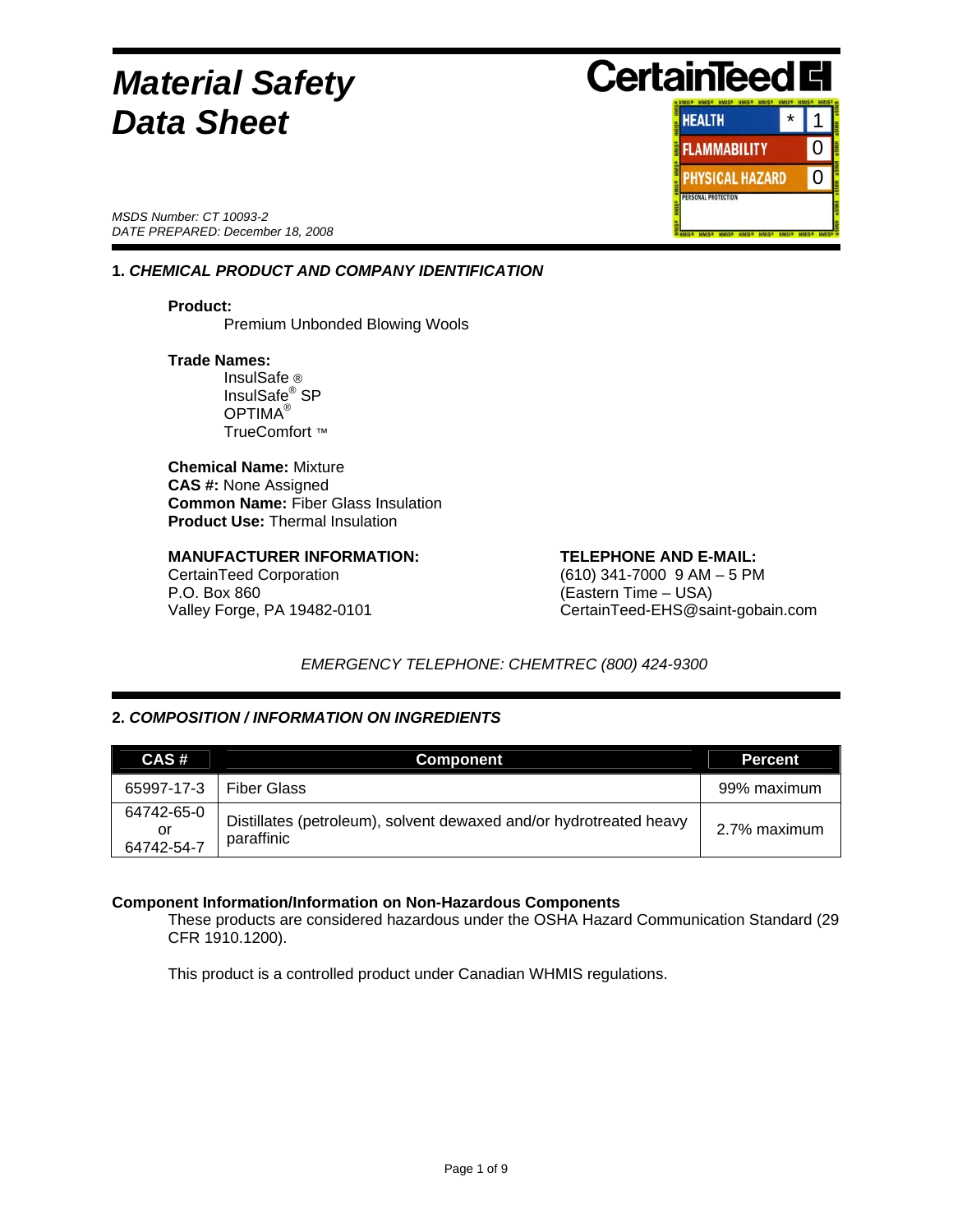# **3.** *HAZARD IDENTIFICATION*

#### **Emergency Overview**

May cause temporary irritation to the upper respiratory system, skin and eyes; may cause gastrointestinal irritation if ingested.

**Routes of Exposure:** Inhalation, skin, and eye contact.

## **Potential Health Effects: Eyes**

Contact with the eye may result in temporary irritation. Symptoms may include tearing and redness.

# **Potential Health Effects: Skin**

Contact with the skin may be temporarily irritating to some individuals.

#### **Potential Health Effects: Ingestion**

Ingestion of this product is unlikely. Contact a physician if unusual reaction is noted.

#### **Potential Health Effects: Inhalation**

Inhalation of this product may cause temporary irritation of the upper respiratory tract.

## **Medical Conditions Aggravated by Exposure**

Medical conditions that may be aggravated by exposure could include any pre-existing conditions which may be aggravated by mechanical irritants upon inhalation or skin contact.

#### **HMIS Ratings: Health:** 1\* **Fire:** 0 **Physical Hazard:** 0

Hazard Scale:  $0 =$  Minimal  $1 =$  Slight  $2 =$  Moderate  $3 =$  Serious  $4 =$  Severe  $* =$  Chronic hazard

## **4.** *FIRST AID MEASURES*

#### **First Aid: Eyes**

Do not rub eyes, as fibers may scratch the eye. Immediately flush eyes with large amounts of water for at least 15 minutes. If irritation persists, seek medical attention.

#### **First Aid: Skin**

Wash exposed areas with soap and water. If irritation develops or persists, seek medical attention. Skin irritation responds well to mild hydrocortisone cream.

#### **First Aid: Ingestion**

Ingestion of this product is unlikely. If ingested, do not induce vomiting. If an unusual reaction is noted, contact a physician.

## **First Aid: Inhalation**

If the product is inhaled, remove the affected person to fresh air. If irritation persists, seek medical attention.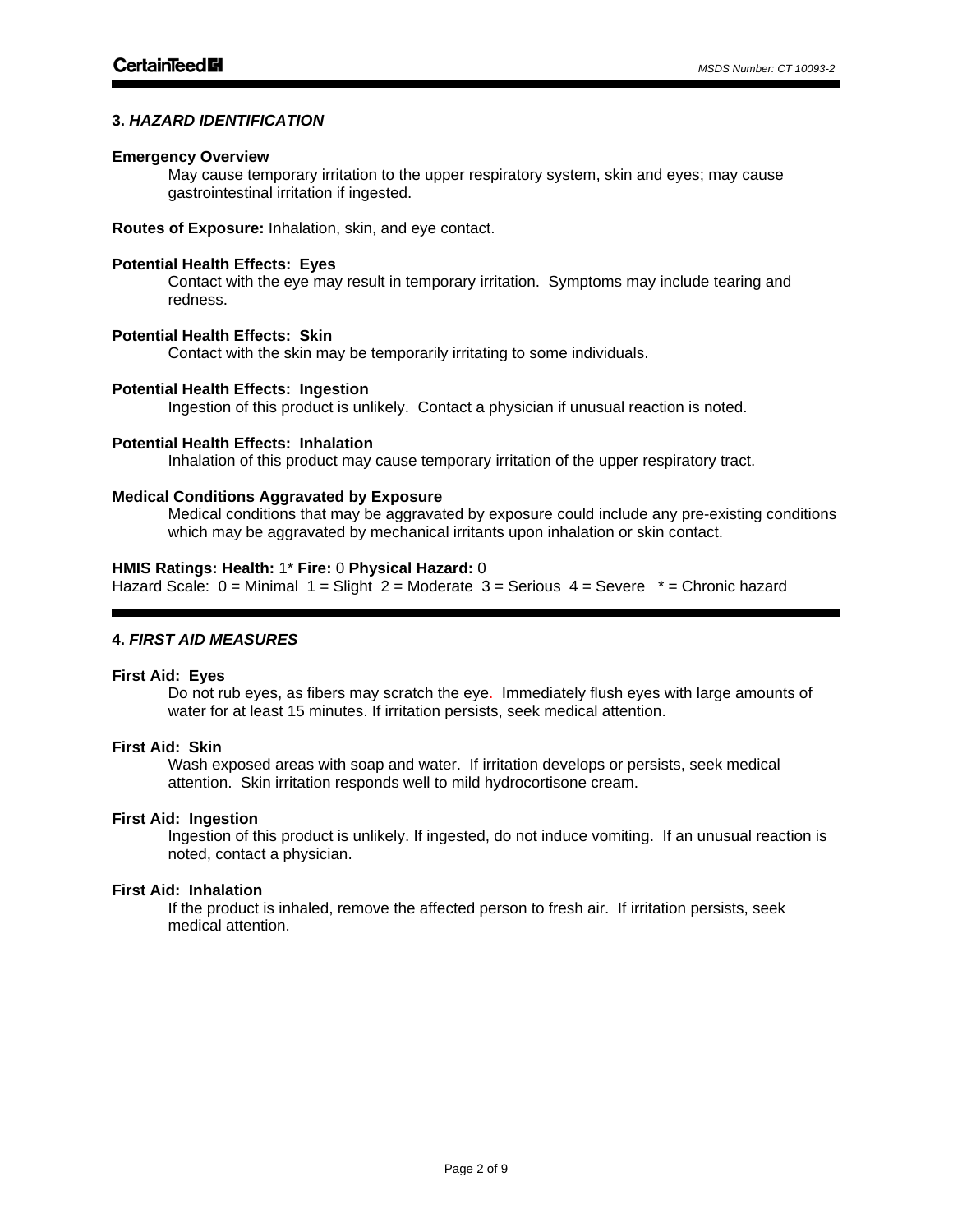# **5.** *FIRE FIGHTING MEASURES*

#### **General Fire Hazards**

See Section 9 for Flammability Properties. Product does not support combustion.

#### **Hazardous Combustion Products**

A non-hazardous mineral oil dust suppressant additive in the product may emit carbon monoxide as a decomposition product.

# **Extinguishing Media**

Use extinguishing media appropriate for surrounding fire.

#### **Fire Fighting Equipment/Instructions**

Standard fire fighting protective equipment appropriate for surrounding fire may be used.

#### **NFPA Ratings: Health:** 0 **Fire:** 0 **Reactivity:** 0

Hazard Scale:  $0 =$  Minimal  $1 =$  Slight  $2 =$  Moderate  $3 =$  Serious  $4 =$  Severe

# *6. ACCIDENTAL RELEASE MEASURES*

## **Containment Procedures**

Wear appropriate personal protective equipment.

#### **Clean-Up Procedures**

Vacuum dust deposits. Place in an appropriate container for disposal. Avoid generating dust during clean-up. Dispose of in accordance with Federal, State and local regulations in a permitted waste management facility.

## **Evacuation Procedures**

Not expected to be an issue.

# *7. HANDLING AND STORAGE*

## **Handling Procedures**

 $\overline{a}$ 

When handling and/or applying this product:

- Wear long sleeves and general purpose work gloves (canvas, leather or other);
- Wear eye protection such as goggles, safety glasses or face shield;
- When necessary, use a NIOSH-approved respirator with an efficiency of N95 or higher;

After handling and/or applying this product:

- Wash with soap and warm water
- Wash work clothes separately and rinse washer after use

#### **Storage Procedures**

Store these products in a cool, dry, well-ventilated area, under cover.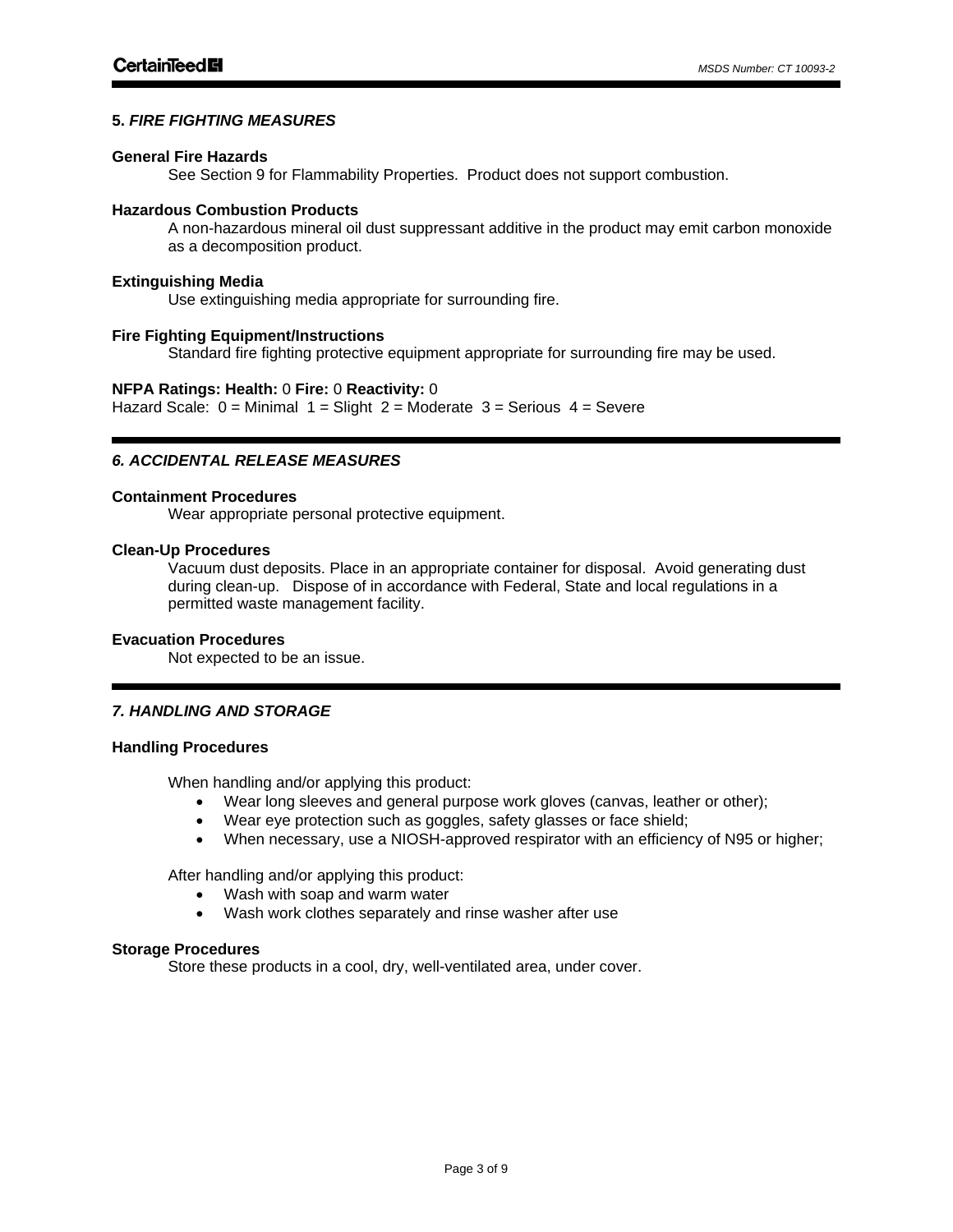# *8. EXPOSURE CONTROL / PERSONAL PROTECTION*

#### **A: Component Exposure Limits**

#### **Fiber Glass (65997-17-3)**

|            | OSHA PEL: 15 mg/m <sup>3</sup> (as total nuisance dust); 5 mg/m <sup>3</sup> (as respirable nuisance dust)    |
|------------|---------------------------------------------------------------------------------------------------------------|
| ACGIH TLV: | 1 f/cc TWA (respirable fibers, length >5 µm, aspect ratio >=3:1, as determined by the                         |
|            | membrane filter method at 400-450x magnification [4 mm objective], using phase-                               |
|            | contrast illumination) (related to glass wool fibers)                                                         |
|            | NIOSH REL: 5 mg/m <sup>3</sup> as total fibrous glass, or 3 f/cc TWA(fibers <= 3.5 µm in diameter and >=10 µm |
|            | in length)                                                                                                    |
| NAIMA:     | 1 f/cc (HSPP Voluntary Recommended Exposure Limit)                                                            |

#### **Distillates (petroleum), solvent dewaxed and/or hydrotreated heavy paraffinic (64742-65-0 or 64742-54-7))**

| OSHA PEL: 500 ppm (as petroleum distillates); 5 mg/m <sup>3</sup> (as oil mist, mineral)              |
|-------------------------------------------------------------------------------------------------------|
| ACGIH TLV: $5 \text{ mg/m}^3$ (as oil mist, mineral)                                                  |
| NIOSH REL: $350 \text{ mg/m}^3$ (as petroleum distillate); 5 mg/m <sup>3</sup> (as oil mist, mineral) |

#### **Engineering Controls**

Avoid spread of fiber glass dust. Provide adequate general and/or local exhaust ventilation to maintain worker exposures below exposure limits.

# **PERSONAL PROTECTIVE EQUIPMENT**

# **Personal Protective Equipment: General**

Use appropriate personal protective equipment when handling this product.

#### **Personal Protective Equipment: Eyes/Face**

Safety glasses with side shields or chemical goggles are recommended to prevent fibers from contacting the eyes.

#### **Personal Protective Equipment: Skin**

Wear protective general purpose work gloves (canvas, leather or other type), long pants and long-sleeved shirts to prevent against skin contact.

#### **Personal Protective Equipment: Respiratory**

Use appropriate NIOSH-approved respiratory protection, such as a single-use dust/mist respirator (N95) when installing this product. For higher fiber concentrations, a full-face respirators, equipped with high-efficiency particulate air (HEPA) filters may be necessary.

## **Personal Protective Equipment: Other**

Use of a hard hat is recommended in attics to prevent against injury from protruding nails overhead. The use of hearing protection is recommended when working in close proximity to insulation blowing equipment.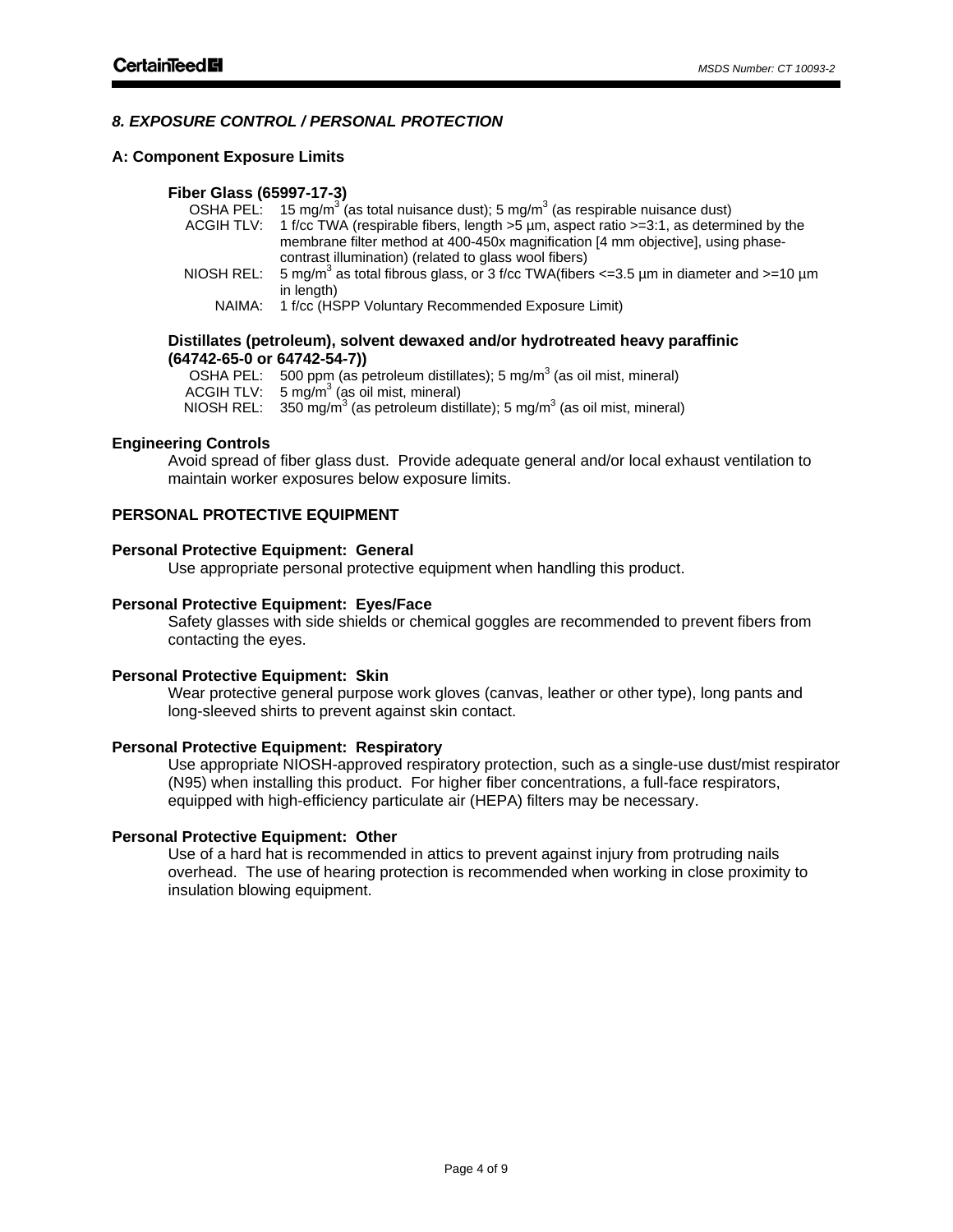# *9. PHYSICAL AND CHEMICAL PROPERTIES*

| Appearance:                         | White, unbonded glass<br>fibers | Odor:                               | None                         |
|-------------------------------------|---------------------------------|-------------------------------------|------------------------------|
| <b>Physical State:</b>              | Solid                           | pH:                                 | Not Applicable               |
| <b>Vapor Pressure:</b>              | Not Applicable                  | <b>Vapor Density:</b>               | Not Applicable               |
| <b>Boiling Point:</b>               | Not Applicable                  |                                     | Melting Point: 2200°F/1200°C |
| Solubility (H2O):                   | Small                           | <b>Specific Gravity:</b>            | Glass = $2.5$                |
| <b>Flash Point:</b>                 | Not Applicable                  | <b>Flash Point Method:</b>          | Not Applicable               |
| <b>Lower Flammability</b><br>Limit: | Not Applicable                  | <b>Upper Flammability</b><br>Limit: | Not Applicable               |
| <b>Auto Ignition Temp.:</b>         | Not Applicable                  | <b>Burning Rate:</b>                | Not Applicable               |
|                                     |                                 |                                     |                              |

# *10. CHEMICAL STABILITY AND REACTIVITY INFORMATION*

**Chemical Stability:** Stable under normal conditions.

**Chemical Stability: Conditions to Avoid** - Keep away from incompatible materials.

**Incompatibility:** Products are incompatible with hydrofluoric acid.

#### **Hazardous Decomposition**

A non-hazardous mineral oil dust suppressant additive in the product may emit carbon monoxide as a decomposition product.

**Possibility of Hazardous Reactions:** Will not occur.

## *11. TOXICOLOGICAL INFORMATION*

## **Acute Dose Effects**

## **A: General Product Information**

Exposure to these products may cause temporarily irritation to the upper respiratory system, skin and eyes.

**Repeated Dose Effects:** No information available for the product.

## **Carcinogenicity**

**A: General Product Information:** No information available for the product.

# **B: Component Carcinogenicity**

#### **Fiber Glass (65997-17-3)**

| ACGIH: | A3 (Confirmed Animal Carcinogen with Unknown Relevance to Humans)                  |
|--------|------------------------------------------------------------------------------------|
| IARC:  | Group 3 (Not Classifiable As To Carcinogenicity To Humans) (Monograph 81<br>(2002) |
| NTP:   | Reasonably Anticipated To Be A Human Carcinogen (Possible Select)<br>Carcinogen)   |

In 2001, following a review of all of the medical and scientific data available, the International Agency on Research on Cancer (IARC), re-classified glass wool insulation fibers from a Group 2B ("Possibly Carcinogenic to Humans") to a Group 3 classification ("Not Classifiable As To Carcinogenicity to Humans"). In issuing this finding, IARC stated that "there is no evidence of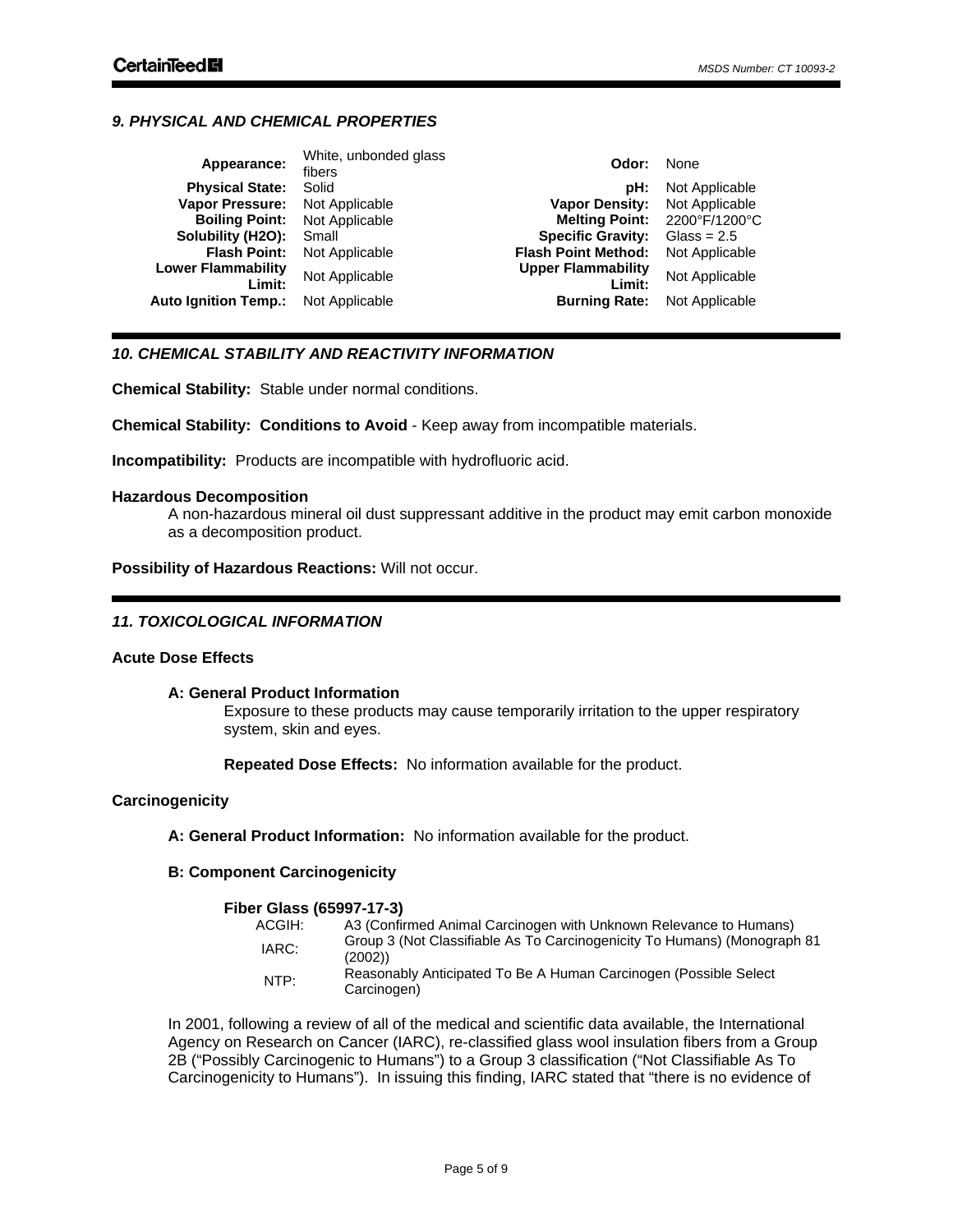increased risks of lung cancer or of mesothelioma from occupational exposures during the manufacture of these materials, and inadequate evidence overall of any cancer risk". The NTP classified "Glass Wool, Respirable Size" as "Reasonably Anticipated To Be A Human Carcinogen" in its Seventh Report On Carcinogens (ROC), issued in 1994. Insulation glass wool fibers are under consideration for delisting in the Twelfth Report on Carcinogens, currently under review.

**Mutagenicity:** No information available for the product.

**Teratogenicity:** No information available for the product.

**Developmental Effects:** No information available for the product.

# *12. ECOLOGICAL INFORMATION*

# **A: General Product Information**

No information available for this product.

## **B: Component Analysis**

No information available for the components of this product.

This product is not manufactured with, nor does it contain any Class I Ozone depleting chemicals as defined by EPA in Title VI of the Clean Air Act Amendments of 1990 40 CFR Part 82, Protection of Stratospheric Ozone.

This product is not classified as a hazardous air pollutant in Title III Clean Air Act of 1990.

Fiber glass is hydrophobic, therefore, no adverse environmental effects would be expected if this product were accidentally released in the water or soil. No harm to fish or wildlife would be caused by this product.

CertainTeed's InsulSafe<sup>®</sup>SP, Optima<sup>®</sup>, and TrueComfort<sup>™</sup> fiber glass insulation products meet GREENGUARD Emission Standards. CertainTeed's certification confirms compliance with GREENGUARD Emission Standards, which are based on criteria used by the State of Washington, the U.S. Environmental Protection Agency (EPA), OSHA and the World Health Organization for total particulate and Volatile Organic Compounds (VOC) emissions, including formaldehyde. Additionally, CertainTeed's residential fiber glass insulation products meet the following emission criteria: California Section CA1350 material specification for schools and offices; OSHA Purchase Specification; State of Washington; EPA; and Proposed State of California. CertainTeed's residential fiber glass insulations also meet the EPA Recovered Material Guideline for recycled content.

# *13. WASTE DISPOSAL CONSIDERATIONS*

# **US EPA Waste Number & Descriptions**

# **A: General Product Information**

Wastes must be tested using methods described in 40 CFR Part 261 to determine if it meets applicable definitions of hazardous wastes.

#### **B: Component Waste Numbers**

No EPA-listed Waste Numbers are being shown for this product's components.

#### **Disposal Instructions**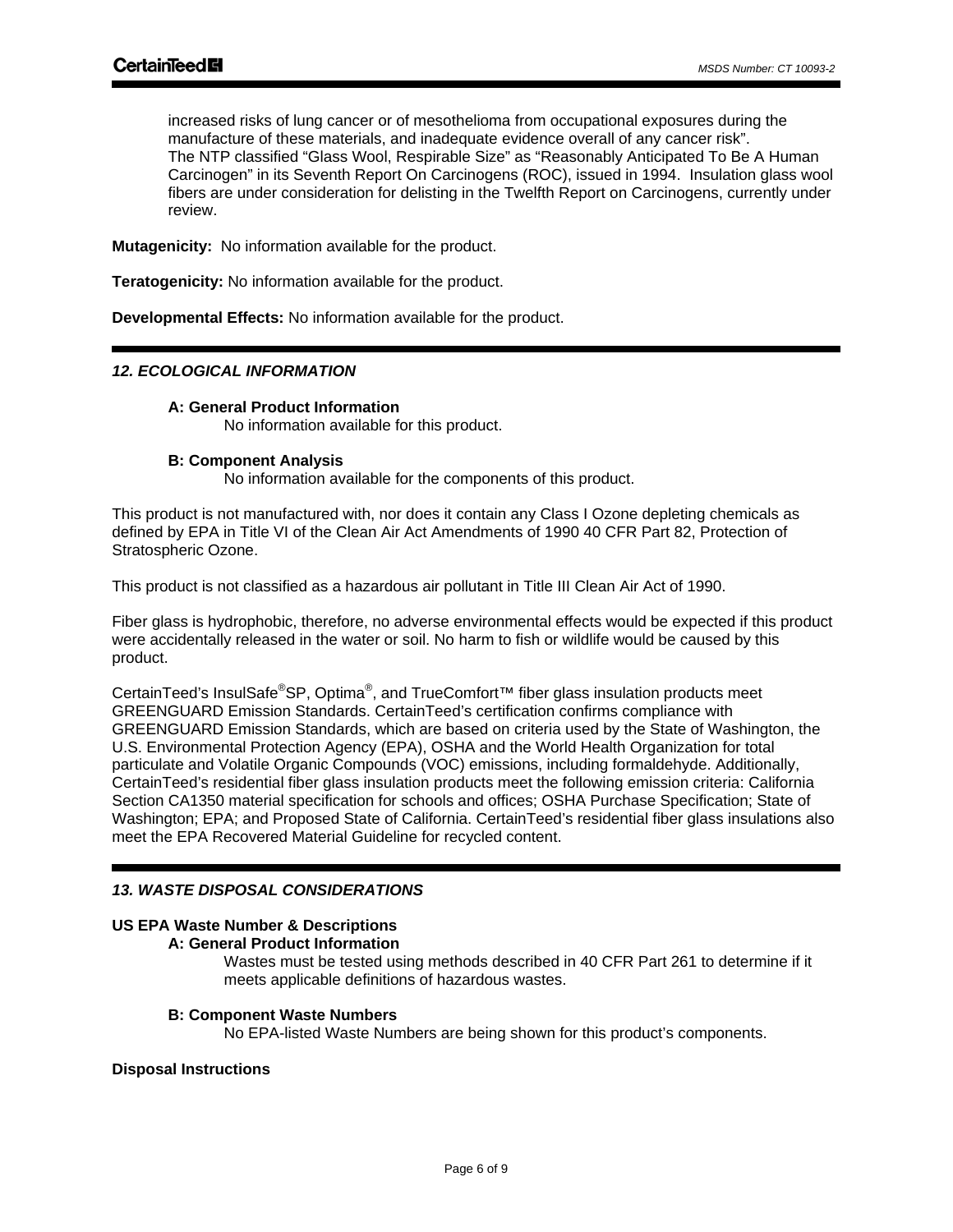Dispose of waste material according to Federal, State, local and Provincial environmental regulations. See Section 7 for Handling Procedures; see Section 8 for Personal Protective Equipment recommendations.

## *14. TRANSPORTATION INFORMATION*

#### **US DOT Information**

This product is not regulated as a hazardous material by the United States (DOT) transportation regulations.

#### **National Motor Freight Classification (NMFC)**

10330S3, Insulation Material – NOI (Not Otherwise Indexed)

#### **International Transportation Regulations**

This product is not regulated as a hazardous material by Canadian (TDG) transportation regulations.

#### *15. US FEDERAL REGULATIONS*

# **A: General Product Information**

Components of this product have been checked against the non-confidential TSCA inventory by CAS Registry Number. Components not identified on this non-confidential inventory are either exempt from listing (i.e. polymers, hydrates) or are listed on the confidential inventory as declared by the supplier.

#### **B: CERCLA**

None of the components of this product are present at an amount reportable to the National Response Center under the Comprehensive Environmental Response, Compensation and Liability Act (CERCLA: 40 CFR 302.4) or to State and local emergency planning committees under the Superfund Amendments and Reauthorization Act (SARA), Title III, Section 304.

**Acute Health:** Yes **Chronic Health:** Yes **Fire:** No **Pressure:** No **Reactive:** No

## **State Regulations**

## **A: General Product Information**

Other state regulations may apply. Check individual state requirements.

#### **B: Component Analysis - State**

The following components appear on one or more of the following state hazardous substances lists:

| <b>Component</b>                                                                    | CAS#                      | <b>CA</b> | MA  | MN  | NJ  | <b>PA</b> | <b>RI</b> |
|-------------------------------------------------------------------------------------|---------------------------|-----------|-----|-----|-----|-----------|-----------|
| <b>Fiber Glass</b>                                                                  | 65997-17-3                | Yes       | No  | Yes | Yes | Yes       | Yes       |
| Distillates (petroleum), solvent<br>dewaxed and/or hydrotreated<br>heavy paraffinic | 64742-65-0/<br>64742-54-7 | No        | Yes | Yes | No  | Yes       | Yes       |

## **C: California Safe Drinking Water and Toxics Enforcement Act (Proposition 65)**

The following statement(s) are provided under the California Safe Drinking Water and Toxic Enforcement Act of 1986 (Proposition 65):

WARNING! This product contains a chemical known to the state of California to cause cancer.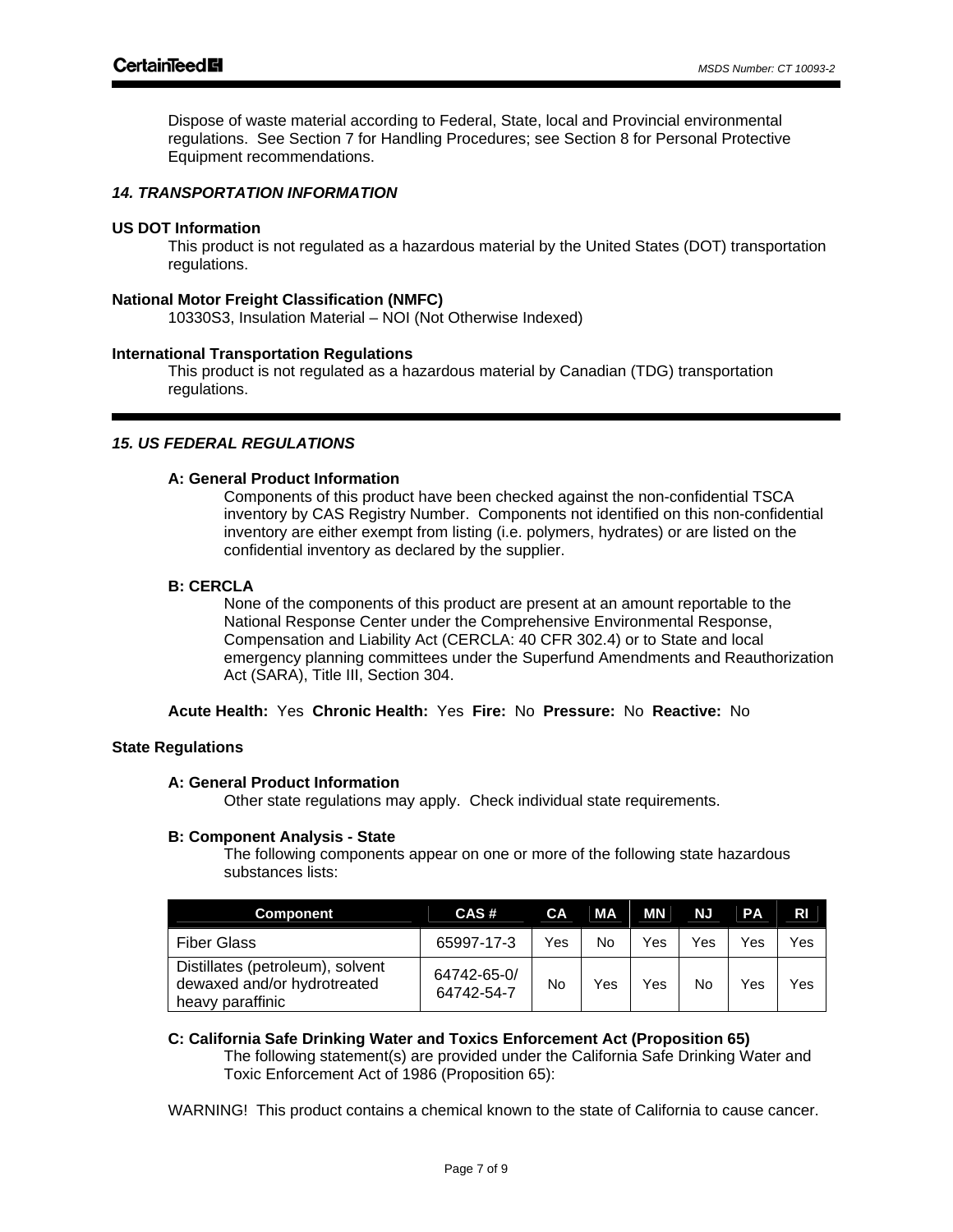# **Canadian WHMIS Information**

**A: General Product Information:** WHMIS Class D2A – Very toxic material.

# **B: Component Analysis - WHMIS IDL**

Fibrous glass and mineral oil are listed in the WHMIS IDL.

**WHMIS Classification:** WHMIS Class D2A – Very toxic material.

# **Additional Regulatory Information**

**A: General Product Information:** No additional information available.

# **B: Component Analysis - Inventory**

| <b>Component</b>                                                                    | CAS#                      | TSCA | <b>DSL</b> | <b>EINECS</b> |
|-------------------------------------------------------------------------------------|---------------------------|------|------------|---------------|
| <b>Fiber Glass</b>                                                                  | 65997-17-3                | Yes  | Yes        | Yes           |
| Distillates (petroleum), solvent<br>dewaxed and/or hydrotreated<br>heavy paraffinic | 64742-65-0/<br>64742-54-7 | Yes  | Yes        | Yes           |

# *16. ADDITIONAL COMMENTS*

## **Other Information**

Disclaimer: Supplier gives no warranty of merchantability or of fitness for a particular purpose. Any product purchased is sold on the assumption the purchaser will make his own tests to determine the quality and suitability of the product. Supplier expressly disclaims any and all liability for incidental and/or consequential property damage arising out of the use of this product. No information provided shall be deemed to be a recommendation to use any product in conflict with any existing patent rights. Read the Material Safety Data Sheet before handling product.

## **Acronyms/definitions used in this MSDS:**

| ACGIH     | American Conference of Governmental Industrial Hygienists            |
|-----------|----------------------------------------------------------------------|
| CAS#      | Chemical Abstracts Services Number                                   |
| CERCLA    | Comprehensive Environmental Response, Compensation and Liability Act |
| CFR       | Code of Federal Regulations                                          |
| EPA       | <b>Environmental Protection Agency</b>                               |
| HMIS      | Hazardous Material Identification System                             |
| HSPP      | Health and Safety Partnership Program                                |
| IARC      | International Agency for Research on Cancer                          |
| IDL       | Ingredient Disclosure List                                           |
| LFL       | Lower Flammable Limit                                                |
| mg/m $^3$ | Milligrams per cubic meter                                           |
| NAIMA     | North American Insulation Manufacturers Association                  |
| NFPA      | National Fire Protection Association                                 |
| NIOSH     | National Institute for Occupational Safety and Health                |
| NTP.      | National Toxicology Program                                          |
| OSHA      | Occupational Safety and Health Administration                        |
| ppm       | Parts per million                                                    |
| PEL       | Permissible Exposure Limit                                           |
| REL       | Recommended Exposure Limit                                           |
| SARA      | Superfund Amendments and Reauthorization Act                         |
|           |                                                                      |